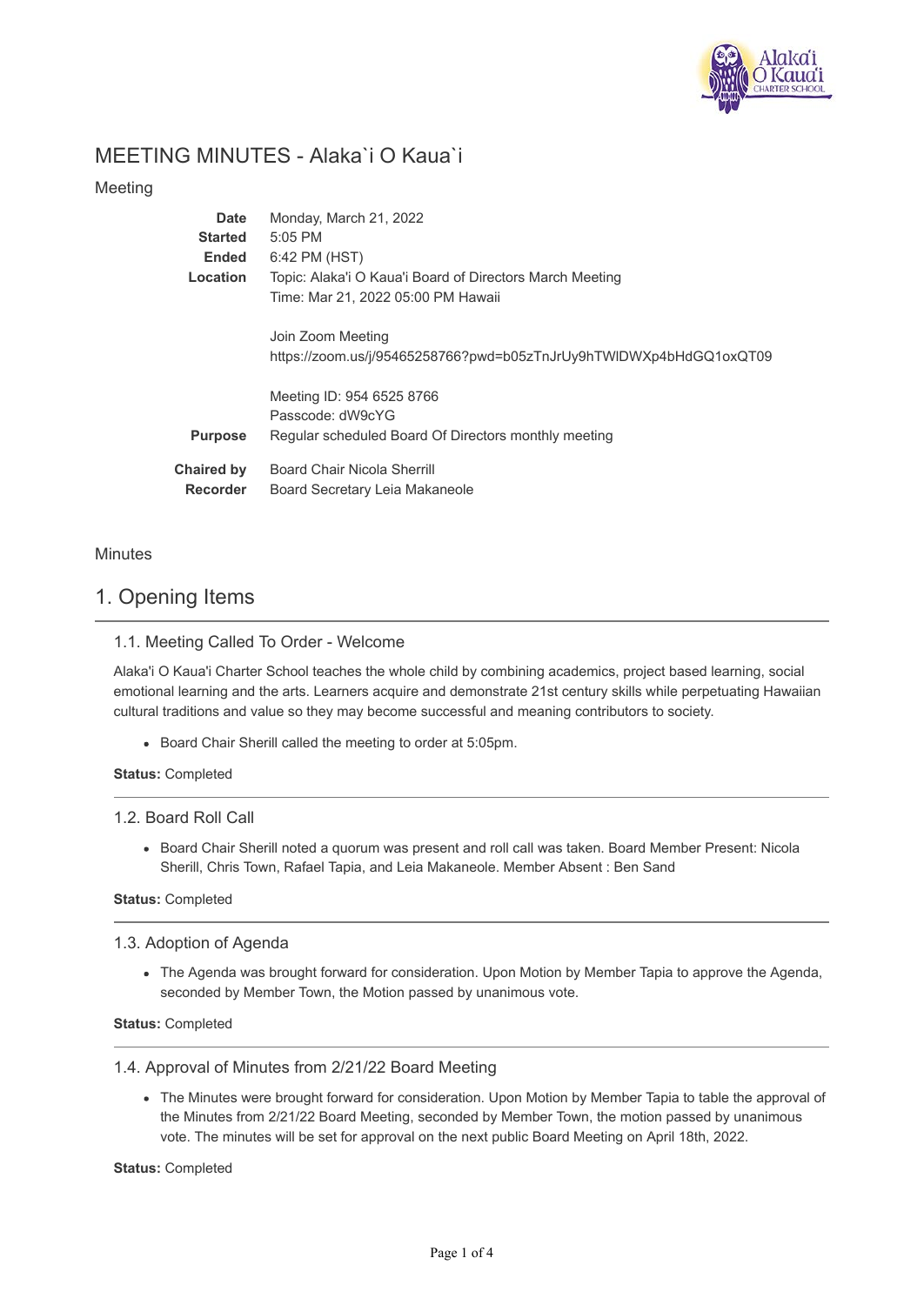

Documents

Minutes-2022-02-21-v1.pdf

## 2. Public Comment

## 2.1. Comments from Guests

Elizabeth acknowledged her presence as a person observing the meeting and participants shared greetings.

**Status:** Completed

## 3. Curriculum Moment

### 3.1. Facilitator Presentation

• Kumu Po'o DJ, Director, introduced Facilitator, Joeanne Mick and she shared her success of adding the kindergarten learners to her current group of learners. She expressed gratitude for the support she received with transition, brought up her challenges with the various levels of the learners and in making the adjustments necessary to keep things moving forward for our learners and their families.

### **Status:** Completed

Documents

Ms. Joeanne Introduction-March, 2022.pdf

# 4. Administrative Reports

## 4.1. School Director Report

- Kumu Po'o The School Director, DJ Adams gave the Director's Report to the Board. He Reported in the following areas :
- **Education/ Curriculum** Our character trait focus for the month of March is COMMUNITY. Learner Led Conferences were held on Friday, March 4th and it was successful.
- **Facilities** It was announced that Jon McCallister will be out of service due to a recent injury and plans have been made to adjust the duties of EA Adam to assist Jon with daily operational needs for the facilities.
- **Enrollment** There are 172 confirmed learners on campus and there are 15 confirmed distance learning students enrolled for the 2021-2022 school year. There are 187 students enrolled at our school as recognized in the Hawai'i Department of Education Infinite Campus electronic platform. They are Enrolling for the 2022-2023 school year and have 201 learners interested.
- **Fundraising/ PTN** Annual Penny Wars will be happening in April and their next meeting will be held virtually on Wednesday, April 6th, 2022
- **Personnel** Currently, the school is not fully staffed so they will continue to advertise and interview quality candidates.
- **COVID-UPDATE** Director Adams recommended to adopt the Governor's new language on masks, "Masks indoors are recommended but not required" which would go into affect March 25th, 2022 when the Governor's current proclamation will expire.

### **Status:** Completed

**Documents** 

PERSONNEL REPORT MARCH 7, 2022.pdf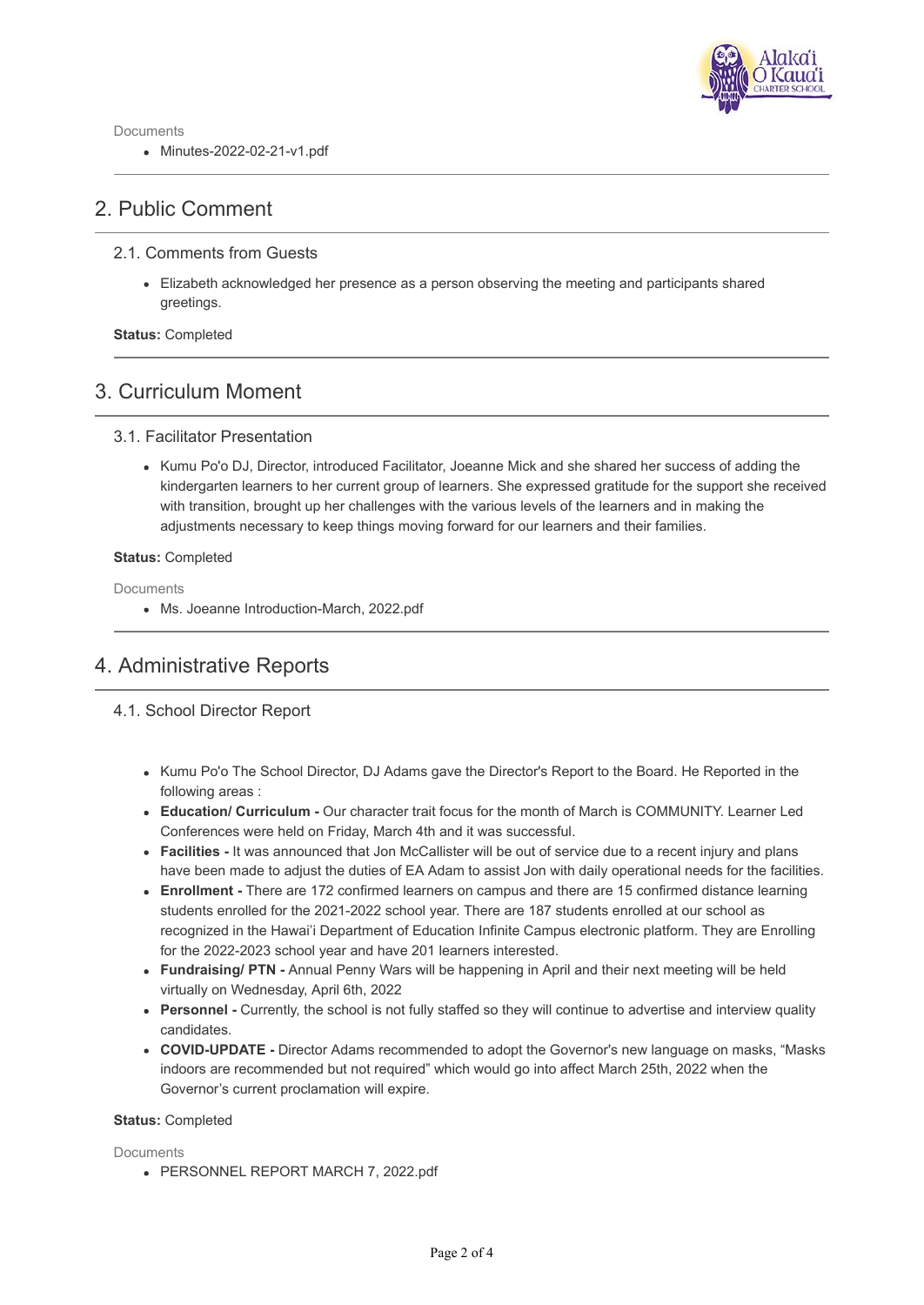

Director Report-March, 2022.pdf

#### 4.2. Financial Report

- Due to Board Treasurer Sand being absent School Staff, Patricia McCalister presented the monthly financial report to the Board.
- February 2022 Reconciled Summary: Beginning Balance : \$851,053.16; Cleared Transactions: \$59,021.08; UnCleared Transactions: \$24,819.14; Ending Balance : \$766,975.46

#### **Status:** Completed

**Documents** 

- FEBRUARY 2022 FHB STATEMENT.pdf
- FEBRUARY 2022 RECON SUMMARY.pdf
- FEBRUARY 2022 RECON DETAIL.pdf
- FEBRUARY 2022 P&L.pdf
- FEBRUARY 2022 Fundraising INCOME & EXPENSE.pdf

### 4.3. Board Committee Reports

No reports were given.

**Status:** Completed

## 5. Action Items

### 5.1. Board Membership - Consider New Member

Board Chair Sherill introduced Daniel Duffy to the Board and announced he has submitted a new member application for consideration. Upon Motion by Member Tapia to appoint Daniel Duffy as a member to the Board, seconded by Member Town, the Motion passed by unanimous vote.

**Status:** Completed

### 5.2. COVID-19 Guidance Revision

The Covid-19 Guidance Revisions were brought forward for consideration. Upon Motion by Member Tapia to adopt Governor David Ige's new Mask Mandate Effective March 25, 2022 that "Masks indoors are recommended but not required" noting that all other protocols previously set will still be followed, seconded by Member Town, the Motion passed by unanimous vote.

**Status:** Completed

## 6. Executive Session (as and if needed)

- 6.1. Exectutive Session
	- No Executive session needed at this time.

**Status:** Completed

## 7. Closing Items

7.1. Next Meeting Date